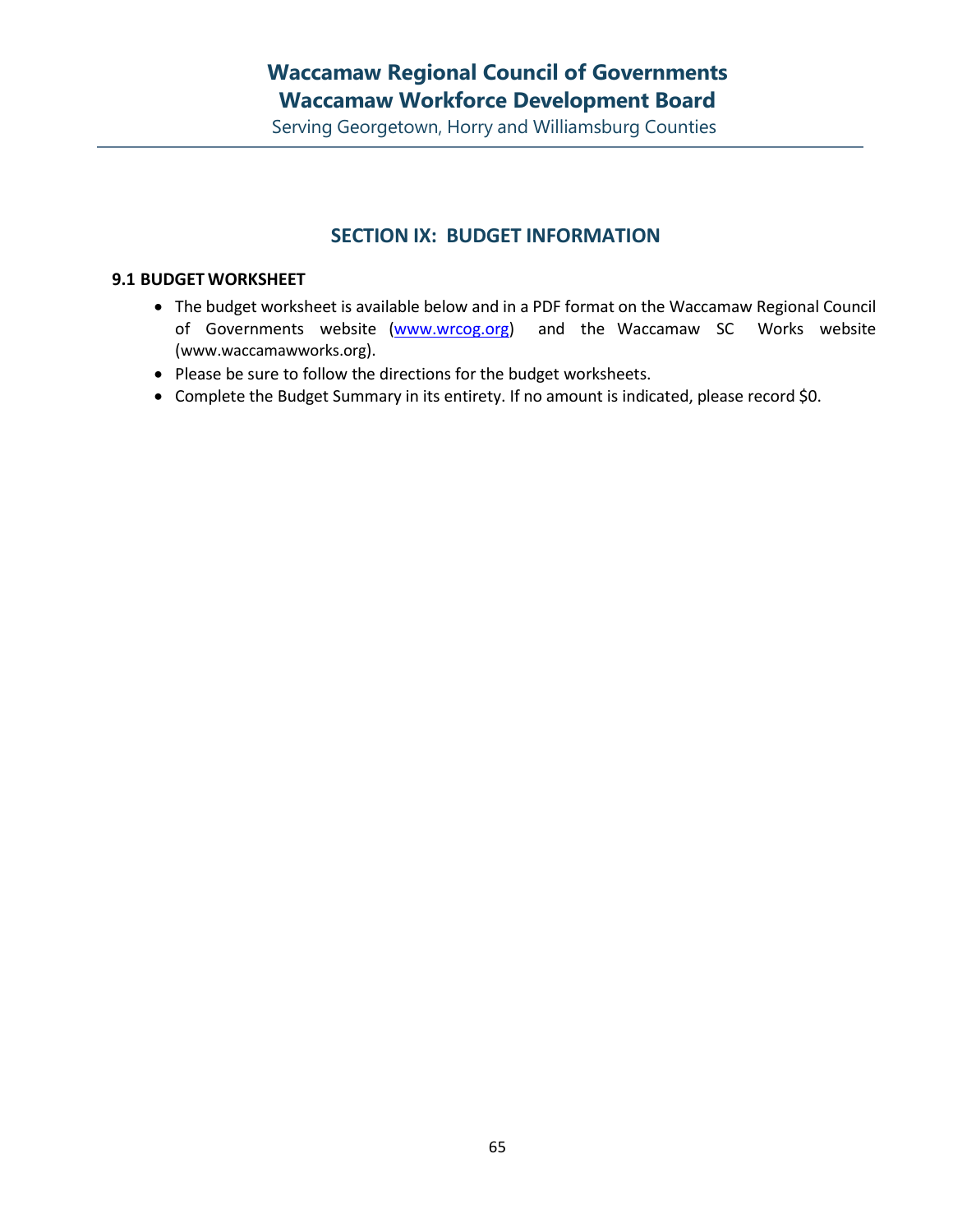Serving Georgetown, Horry and Williamsburg Counties

**Page 1**

| <b>BUDGET SUMMARY</b>                                  |                                                           |  |  |  |
|--------------------------------------------------------|-----------------------------------------------------------|--|--|--|
| <b>WIOA YOUTH PROGRAM</b>                              |                                                           |  |  |  |
| <b>LINE ITEMS</b>                                      | <b>TOTAL BUDGET</b>                                       |  |  |  |
| <b>Staff Salaries and Fringe Benefits</b>              |                                                           |  |  |  |
| (Complete attached Staff Benefits Chart)               |                                                           |  |  |  |
| (This should not be more than 52% of the total budget) | \$<br><u> 1990 - Johann Barbara, mart</u>                 |  |  |  |
| <i>*Facilities Cost (space)</i>                        | $\frac{\text{S}}{\text{S}}$                               |  |  |  |
| <b>Equipment</b>                                       | \$                                                        |  |  |  |
| <b>Operating Expenses</b>                              |                                                           |  |  |  |
| Telephone                                              |                                                           |  |  |  |
| Postage                                                | <u> 1980 - Johann Barbara, martxa a shekara 1980 - An</u> |  |  |  |
| <b>FAX</b>                                             |                                                           |  |  |  |
| <b>Staff Travel</b>                                    | <u> 1989 - Johann Barbara, martxa a</u>                   |  |  |  |
| <b>Office Supplies</b>                                 | \$<br><u> 1989 - Johann Barbara, martin a</u>             |  |  |  |
| Copying                                                |                                                           |  |  |  |
| <b>Equipment Repairs and Maintenance</b>               |                                                           |  |  |  |
| <b>Utilities Cost</b>                                  | \$                                                        |  |  |  |
| Other:                                                 |                                                           |  |  |  |
| <b>Total:</b>                                          | \$                                                        |  |  |  |
| <b>Training Costs</b>                                  |                                                           |  |  |  |
| (This must be a minimum of 40%)                        |                                                           |  |  |  |
| Tuition<br>(ITA)                                       |                                                           |  |  |  |
| <b>GED Training</b>                                    | \$                                                        |  |  |  |
| On-the-Job Training                                    | \$                                                        |  |  |  |
| Work Experience                                        | \$                                                        |  |  |  |
| Other:                                                 |                                                           |  |  |  |
|                                                        |                                                           |  |  |  |
| <b>Supportive Service Costs</b>                        |                                                           |  |  |  |
| <b>Incentive Awards</b>                                |                                                           |  |  |  |
| Transportation                                         |                                                           |  |  |  |
| Child Care                                             |                                                           |  |  |  |
| Books, Fees, Supplies, Testing                         |                                                           |  |  |  |
|                                                        |                                                           |  |  |  |
| Total: (Training Costs and Supportive Service Costs)   | \$                                                        |  |  |  |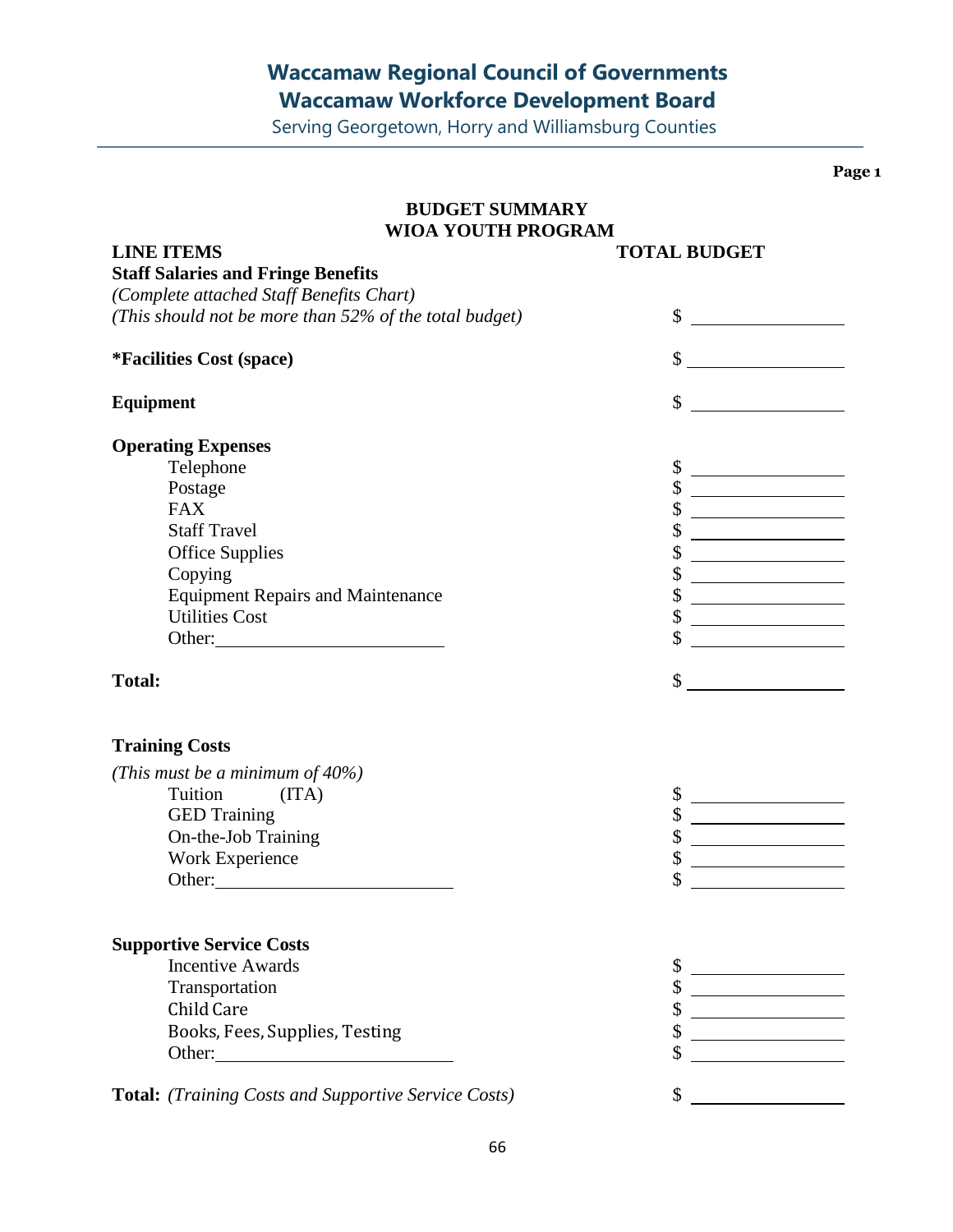Serving Georgetown, Horry and Williamsburg Counties

**Page 2**

| <b>Staff Training/Technical Assistance Costs</b><br>(GSA travel and expense rate will apply) | $\sim$        |
|----------------------------------------------------------------------------------------------|---------------|
| <b>Other Direct Costs</b>                                                                    |               |
| Profit                                                                                       |               |
| <b>**Indirect Costs</b><br>(Please include a copy of the Indirect Cost Plan)                 | $\sim$ $\sim$ |
| <b>GRAND TOTAL:</b>                                                                          |               |

*\*(Please indicate how you derived at this figure.)*

*\*\* INDIRECT COSTS - State agencies that have an approved indirect cost plan must include indirect* costs as a part of their application. The amount of allowable indirect costs will be negotiated after the *contract award. No services that are included in indirect costs may be direct charged. Indirect cost plans must be submitted upon award and must specify services that are included in the indirect charges.*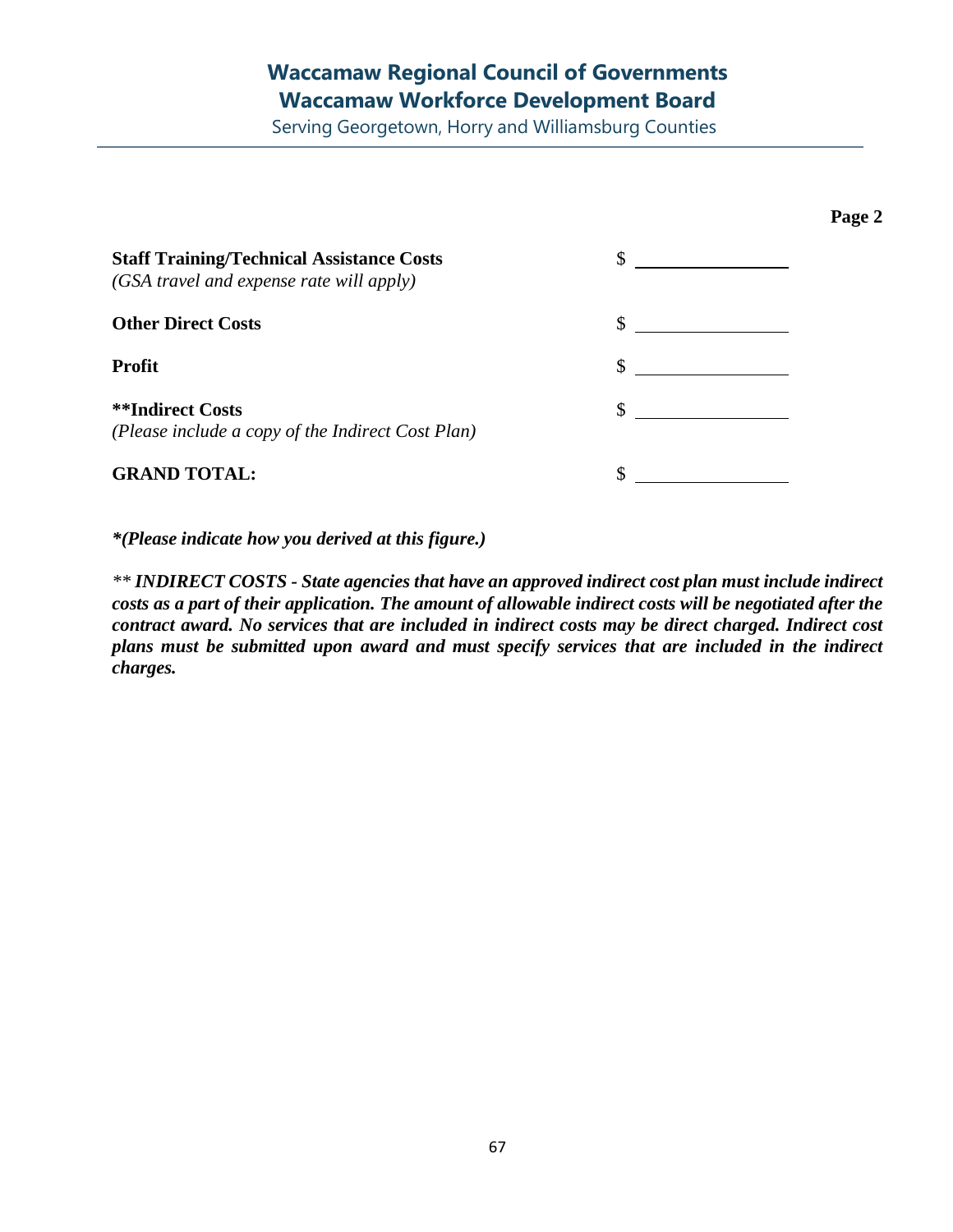Serving Georgetown, Horry and Williamsburg Counties

**Page 3**

#### **STAFF BENEFITS CHART**

| (A)                | (B)                | (C)         | (D)        | (Col. BxCxD)      |
|--------------------|--------------------|-------------|------------|-------------------|
| <b>Position</b>    | <b>WIOA</b>        | WIOA % of   | # of Weeks | <b>Total Cost</b> |
|                    | <b>Funded</b>      | <b>Time</b> |            |                   |
|                    | <b>Base Salary</b> |             |            |                   |
|                    | Per Week           |             |            |                   |
|                    |                    |             |            |                   |
|                    |                    |             |            |                   |
|                    |                    |             |            |                   |
|                    |                    |             |            |                   |
|                    |                    |             |            |                   |
|                    |                    |             |            |                   |
|                    |                    |             |            |                   |
|                    |                    |             |            |                   |
|                    |                    |             |            |                   |
|                    |                    |             |            |                   |
|                    |                    |             |            |                   |
| <b>TOTAL STAFF</b> |                    |             |            |                   |
| <b>SALARIES</b>    |                    |             |            |                   |

#### **STAFF FRINGE CHART**

| Fringe                                   | <b>Total Cost</b> |
|------------------------------------------|-------------------|
| $FICA - 7.65\% \times \$$                |                   |
| <b>Health Insurance</b>                  |                   |
| Worker's Comp - $\_\_\_\%$ x \$          |                   |
| Unemployment Insurance                   |                   |
| Retirement/Pension - % x<br>$\mathbb{S}$ |                   |
| Other                                    |                   |
| <b>TOTAL FRINGE BENEFITS</b>             |                   |

**Add Total Staff Salaries and Total Fringe Benefits and place it on the first line of the Budget Summary.**

**Grand Total: Salary & Fringes \$**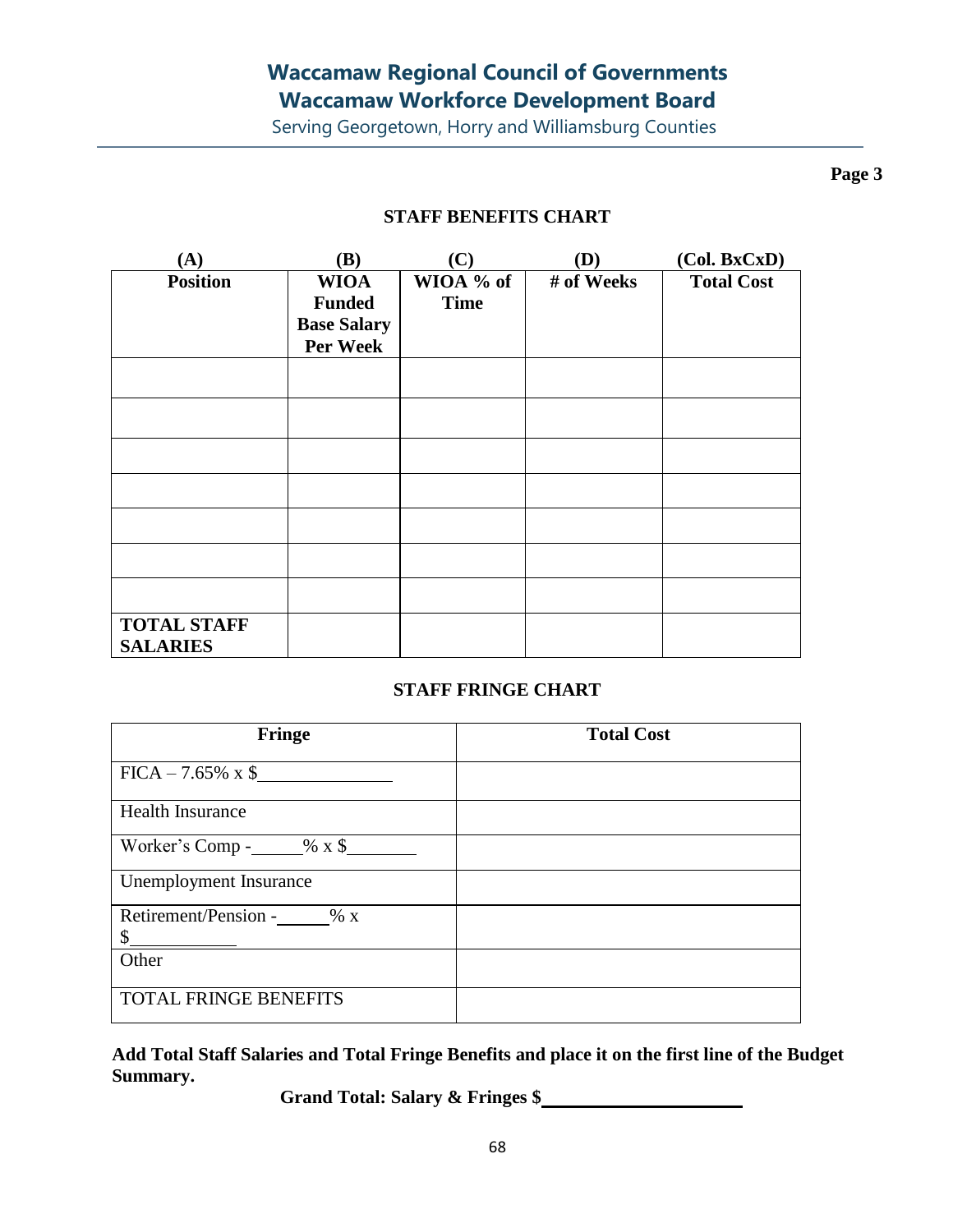Serving Georgetown, Horry and Williamsburg Counties

**Page 4**

#### **BUDGET BACK-UP SHEET**

**For**

#### **PROCURED SUBCONTRACT SERVICES**

*(This form may be duplicated)*

**Include all subcontractors/consultants with whom you plan to enter into contractual agreements as a result of this proposed WIOA Contract.**

| <b>Agency Name</b> | <b>Contact Person</b> | <b>Services to be</b><br><b>Provided</b> | <b>Estimated</b><br>Subcontract<br>Amount (\$) |
|--------------------|-----------------------|------------------------------------------|------------------------------------------------|
|                    |                       |                                          |                                                |
|                    |                       |                                          |                                                |
|                    |                       |                                          |                                                |
|                    |                       |                                          |                                                |
|                    |                       |                                          |                                                |
|                    |                       |                                          |                                                |
|                    |                       |                                          |                                                |
|                    |                       |                                          |                                                |
|                    |                       |                                          |                                                |